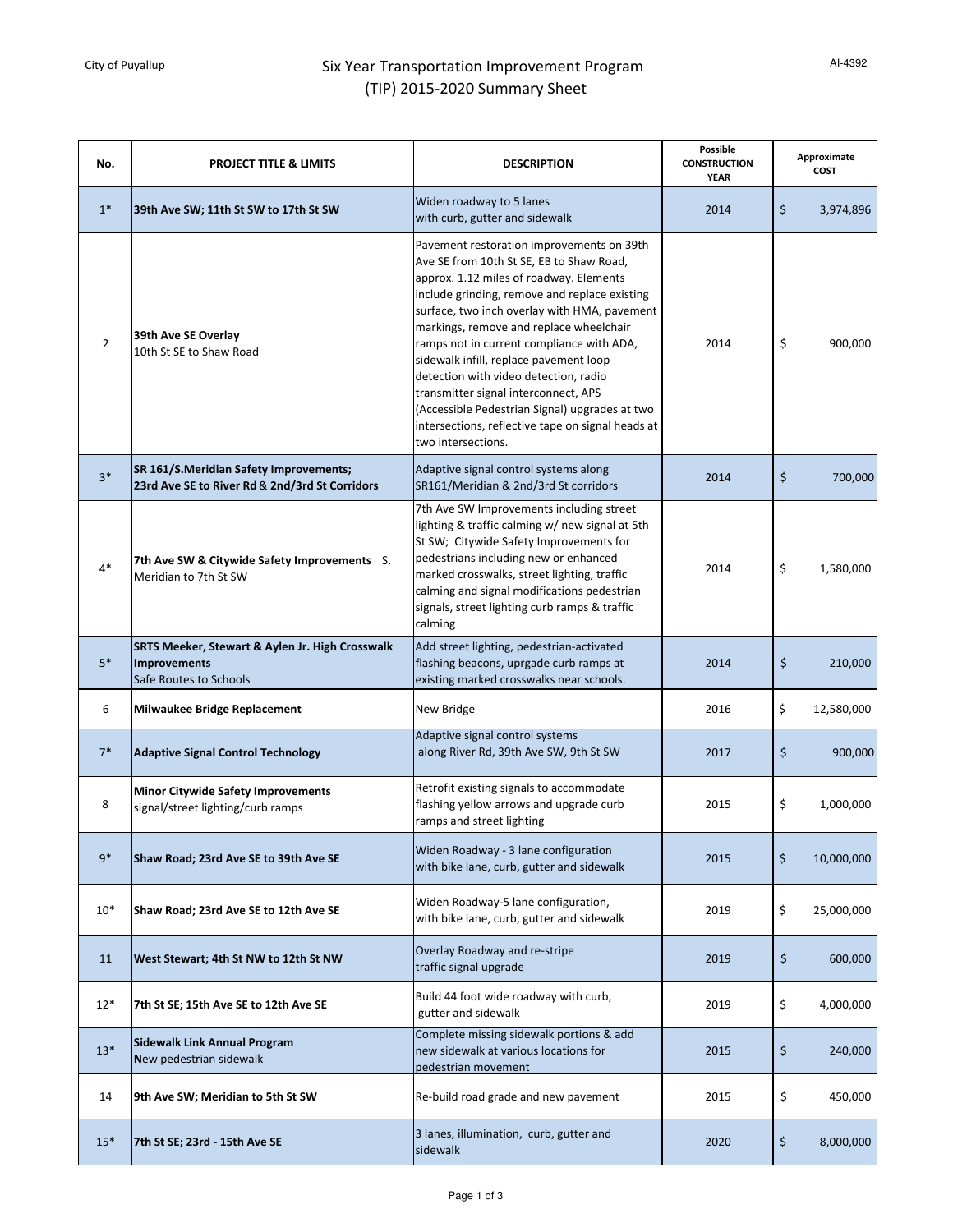## City of Puyallup **Six Year Transportation Improvement Program** (TIP) 2015-2020 Summary Sheet

| No.   | <b>PROJECT TITLE &amp; LIMITS</b>                                                                                    | <b>DESCRIPTION</b>                                                                                                                                                                                                                                                                                                                                                                                                                                                                                                                            | Possible<br><b>CONSTRUCTION</b><br><b>YEAR</b> | Approximate<br><b>COST</b> |           |
|-------|----------------------------------------------------------------------------------------------------------------------|-----------------------------------------------------------------------------------------------------------------------------------------------------------------------------------------------------------------------------------------------------------------------------------------------------------------------------------------------------------------------------------------------------------------------------------------------------------------------------------------------------------------------------------------------|------------------------------------------------|----------------------------|-----------|
| 16    | <b>ADA Transition Plan</b>                                                                                           | ADA Title II requires communities to establish<br>self-evaluations and/or transition plans for<br>updating public facilities. Title II covers<br>programs, activities, and services of<br>government entities with a specific focus on<br>protecting citizens from discrimination on the<br>basis of disability. The goal of this act is to<br>afford every individual the opportunity to<br>benefit from businesses and services and to<br>afford businesses and services the opportunity<br>to benefit from the patronage of all Americans. | 2015                                           | \$                         | 150,000   |
| $17*$ | <b>Intersection Signal Controls</b><br>31st Ave SE/5th St SE, 5th Ave NE/E. Main                                     | New signals to help move traffic<br>and improve level of service                                                                                                                                                                                                                                                                                                                                                                                                                                                                              | 2016                                           | \$                         | 1,500,000 |
| 18    | <b>Valley Ave NW. Overlay;</b><br>Beginning at N. Meridian west approx 1.1 miles                                     | Asphalt overlay 5 lanes                                                                                                                                                                                                                                                                                                                                                                                                                                                                                                                       | 2017                                           | \$                         | 1,200,000 |
| $19*$ | 43rd Ave SE; 10th St SE to 12th St SE<br>Roundabout or signal @ 10th St SE<br>North half street improvements on 43rd | Roundabout or signal to help move<br>traffic and improve level of service<br>Curb, gutter and sidewalk on north half of 43rd<br>Ave SE                                                                                                                                                                                                                                                                                                                                                                                                        | 2017                                           | \$                         | 1,500,000 |
| $20*$ | 9th St SW;<br>15th Ave SW to 31st Ave SW                                                                             | Widen roadway to 3 lanes with bike lane,<br>curb, gutter and sidewalk                                                                                                                                                                                                                                                                                                                                                                                                                                                                         | 2020                                           | \$                         | 9,000,000 |
| 21    | N. Meridian; Main to River Road                                                                                      | Rebuild road grade and<br>new pavement                                                                                                                                                                                                                                                                                                                                                                                                                                                                                                        | 2017                                           | \$                         | 2,500,000 |
| 22    | S. Meridian; 7th Ave S. to 9th Ave S.                                                                                | Rebuild road grade and<br>new pavement                                                                                                                                                                                                                                                                                                                                                                                                                                                                                                        | 2019                                           | \$                         | 2,200,000 |
| 23    | <b>Valley Ave Bridge Repair</b>                                                                                      | Grout Girder Crack Repair<br>and repair abuttment                                                                                                                                                                                                                                                                                                                                                                                                                                                                                             | 2015                                           | \$                         | 500,000   |
| $24*$ | 23rd Ave SE; Meridian to 9th                                                                                         | Widen Roadway to 3 lanes w/signal at 7th &<br>23rd                                                                                                                                                                                                                                                                                                                                                                                                                                                                                            | 2016                                           | \$                         | 7,800,000 |
| $25*$ | Valley Ave NE; 4th St NE to City Limits<br>(East 300' to City Limits)                                                | Widen roadway to 5 lanes<br>with sewer, water, curb, gutter and sidewalk                                                                                                                                                                                                                                                                                                                                                                                                                                                                      | 2019                                           | \$                         | 3,000,000 |
| 26    | <b>Non-Motorized Transportation Plan</b>                                                                             | Addresses the Americans with Disabilities Act<br>(ADA) transition plan and Accessible<br>Pedestrian Signals (APS) transition plan, along<br>with lighting, speed tables, signage,<br>connectivity analysis, safe routes to school<br>standards, complete street network analysis,<br>development of a traffic calming program,<br>crosswalk enhancements and a summary of<br>the non-motorized priorities and cost<br>estimates in addition to connectivity alignment<br>for all pedestrians and cyclists.                                    | 2014                                           | $\boldsymbol{\zeta}$       | 150,000   |
| 27    | SR 161/Meridian Curb Ramps and<br><b>Pedestrian Signal Upgrades</b>                                                  | Upgrade sixty-two curb ramps and upgrade six<br>traffic signals at Stewart, Main, Meeker,<br>Pioneer, 7th Ave SE and 9th Ave SE with<br>countdown pedestrian signal heads and<br>accessible pedestrian signals for blind<br>pedestrians.                                                                                                                                                                                                                                                                                                      | 2017                                           | \$                         | 1,500,000 |